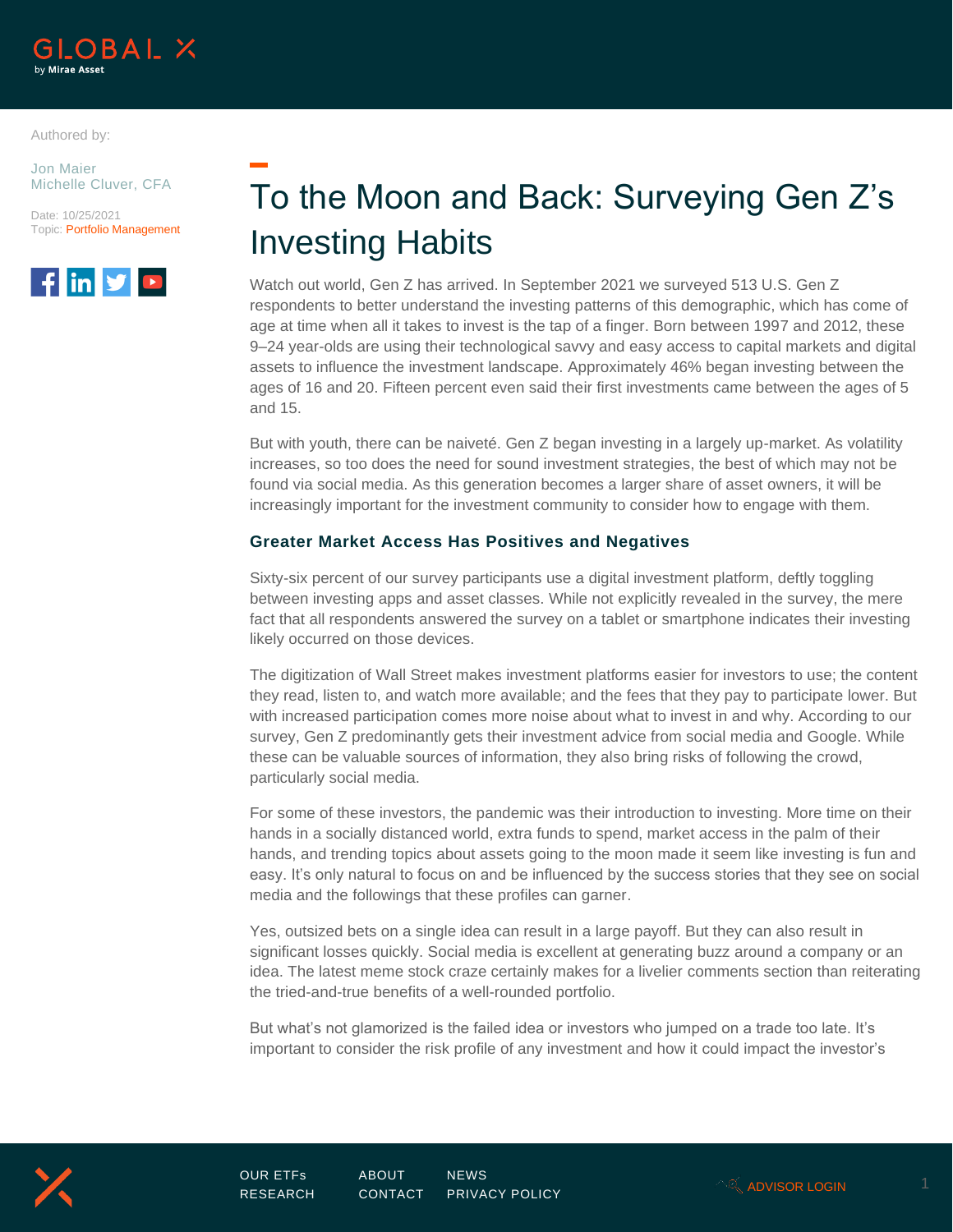

overall portfolio. In our view, information gleaned from sources like social media should be considered in conjunction with tools that can help reduce market concentration risk.

## **ETFs Can Be a Good Starting Point**

Fifty-one percent of survey participants said that they felt comfortable making small investments, but 25% stated they were not knowledgeable enough to invest. It's understandable, investing can be intimidating for anyone of any age without sound investment knowledge. But for those Gen Z's looking to start, exchange-traded funds (ETFs) can help them increase their comfort level with investing and establish the foundation for a well-diversified portfolio.

The ETF is the financial instrument that truly democratized access to investing. ETFs provide easy, cost-effective access to diversification across companies, sectors, industries, and geographies, and they can be combined to form a balanced portfolio that reflects the investor's beliefs. It's these characteristics that make us believe that ETFs can help Gen Z investors become more comfortable making larger investments as they age into adulthood.

And with that foundation, there can still be room to complement the portfolio with exposure to assets making waves on social media:

- **.** Meme stocks, cryptocurrencies, and other ideas that offer high risk and reward can be viewed as a part of the risk bucket within a broader portfolio.
- A sleeve of a diversified portfolio can be dedicated to long-term structural trends such as technological advancement and adoption, or demographics shifts.
- **A large selection of ETFs incorporate different views on sustainability. Another approach involves** dedicating a portion of a portfolio to technologies that assist sustainability.

For advisors, it's important to recognize the asset trends that move the needle for Gen Z's. One technique we use to bridge the gap in our work is [Conversational Alpha,](https://www.globalxetfs.com/introducing-conversational-alpha-talking-goals-returns-with-your-clients/) which can help put returns in a story-like context.

#### **Gen Z Is FinTech Personified**

Seventy-four percent of survey participants indicated they expect similar or more financial security than their parents. We believe that optimism is encouraging and speaks to the availability and ease of investing today, in many cases made possible by the proliferation of FinTech. Youth and ease don't always translate to discretion, though. We believe the quality of investment advice, the method of implementation, and knowing what it means to invest for the long-term are key to a healthy financial future. Investing today is analogous to a video game, especially given the look and feel of trading platforms. But this video game comes with real risks.

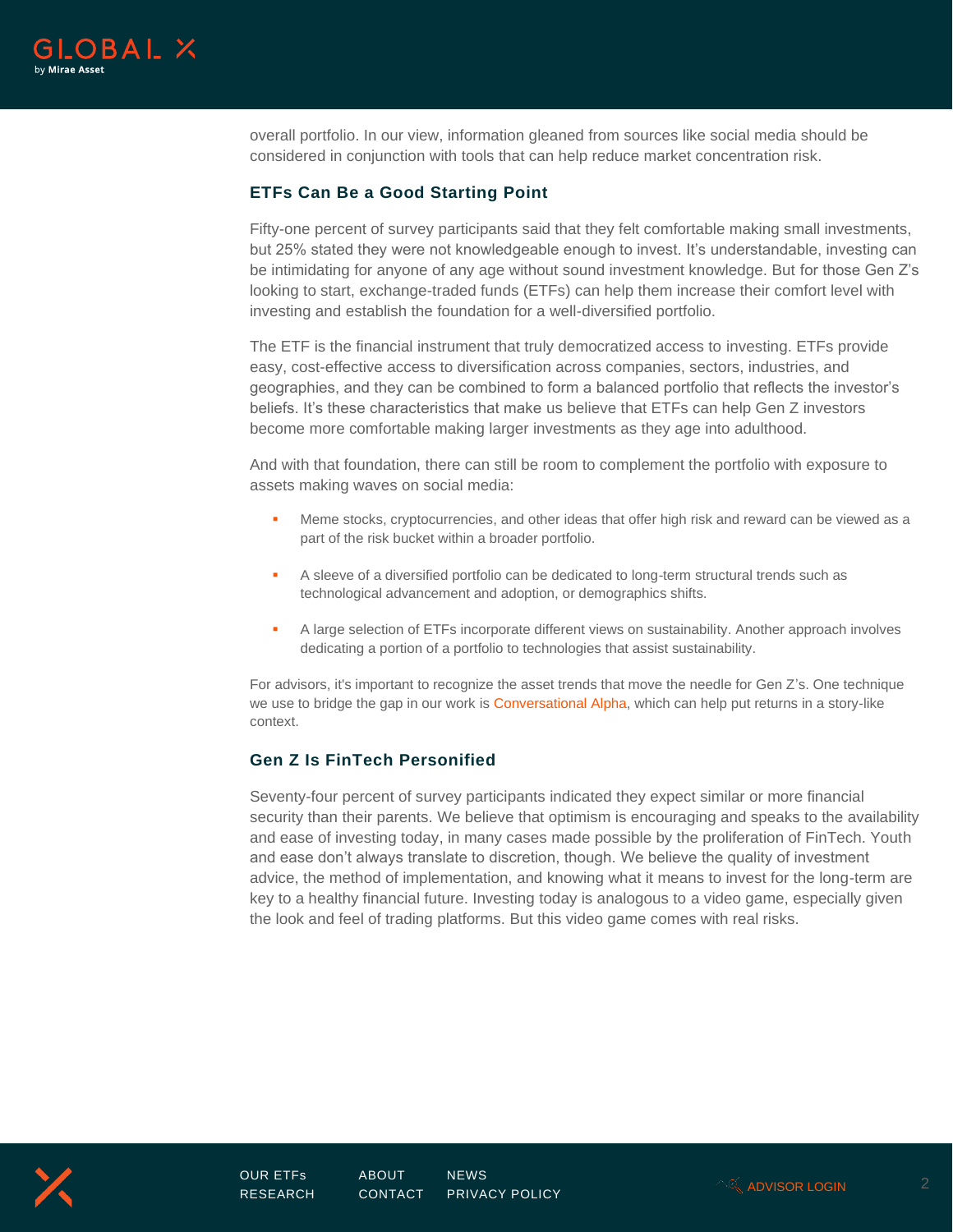

## **Summary of Survey Results**



## DO YOU FEEL YOU ARE KNOWLEDGEABLE ENOUGH TO MAKE INVESTMENTS?

Source: Global X Gen Z Financial Habits Survey, 9/28/21



#### **HOW WILL YOU INVEST?**

Source: Global X Gen Z Financial Habits Survey, 9/28/21



All data sourced from Global X Gen Z Financial Habits Survey, 9/28/2021



[OUR ETFs](https://www.globalxetfs.com/) [ABOUT](https://www.globalxetfs.com/about/) [NEWS](https://www.globalxetfs.com/news/) <sup>3</sup> [RESEARCH](https://www.globalxetfs.com/research/) [CONTACT](https://www.globalxetfs.com/contact/) [PRIVACY POLICY](https://www.globalxetfs.com/privacy/) [ADVISOR LOGIN](https://portfolios.globalxetfs.com/)